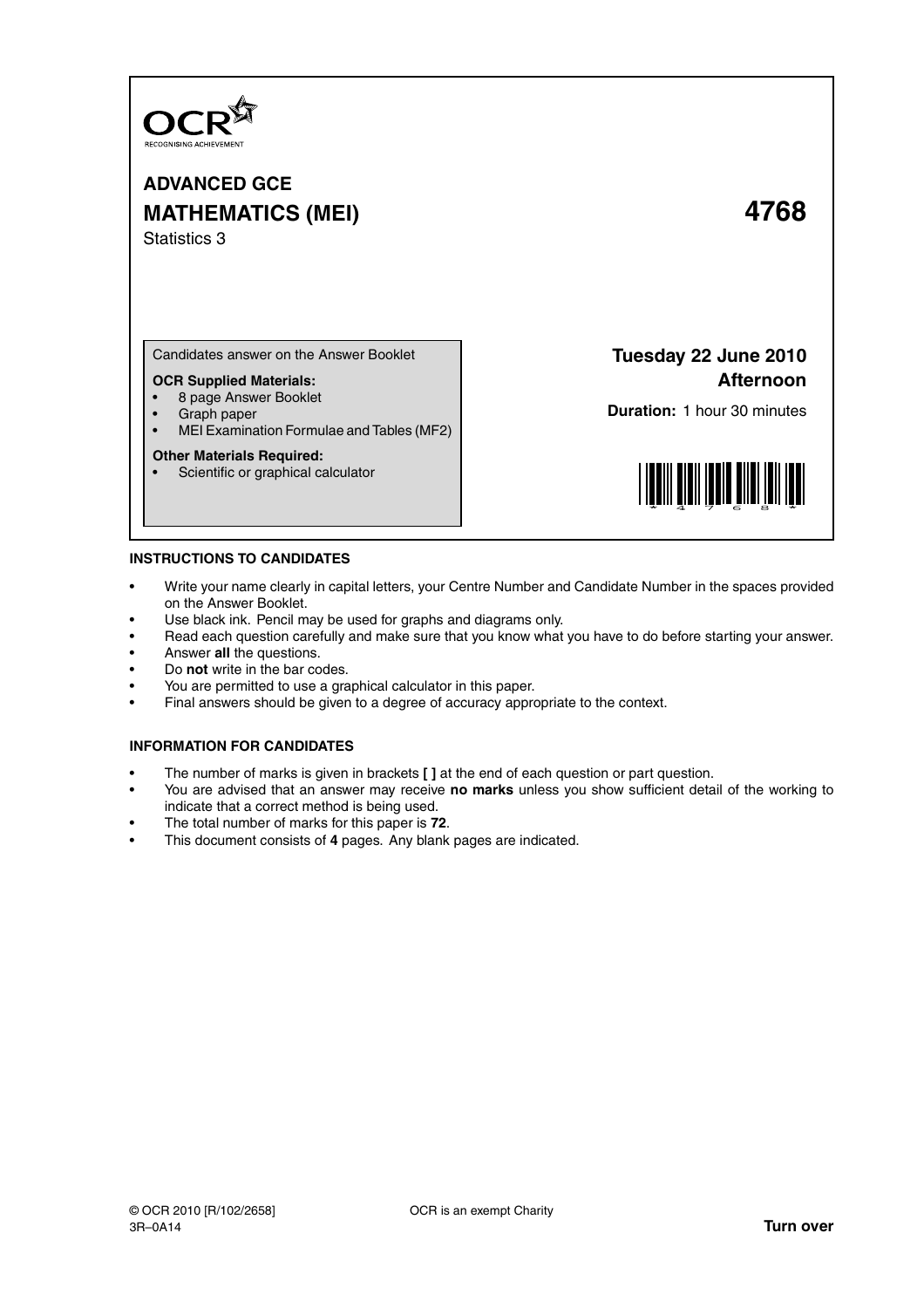**1 (i)** The manager of a company that employs 250 travelling sales representatives wishes to carry out a detailed analysis of the expenses claimed by the representatives. He has an alphabetical (by surname) list of the representatives. He chooses a sample of representatives by selecting the 10th, 20th, 30th and so on. Name the type of sampling the manager is attempting to use. Describe a weakness in his method of using it, and explain how he might overcome this weakness. **[3]**

The representatives each use their own cars to drive to meetings with customers. The total distance, in miles, travelled by a representative in a month is Normally distributed with mean 2018 and standard deviation 96.

- **(ii)** Find the probability that, in a randomly chosen month, a randomly chosen representative travels more than 2100 miles. **[3] [3]**
- **(iii)** Find the probability that, in a randomly chosen 3-month period, a randomly chosen representative travels less than 6000 miles. What assumption is needed here? Give a reason why it may not be realistic. **[5]**
- **(iv)** Each month every representative submits a claim for travelling expenses plus commission. Travelling expenses are paid at the rate of 45 pence per mile. The commission is 10% of the value of sales in that month. The value, in £, of the monthly sales has the distribution  $N(21200, 1100^2)$ . Find the probability that a randomly chosen claim lies between £3000 and £3300. **[7]**
- **2** William Sealy, a biochemistry student, is doing work experience at a brewery. One of his tasks is to monitor the specific gravity of the brewing mixture during the brewing process. For one particular recipe, an initial specific gravity of 1.040 is required. A random sample of 9 measurements of the specific gravity at the start of the process gave the following results.

1.046 1.048 1.039 1.055 1.038 1.054 1.038 1.051 1.038

- **(i)** William has to test whether the specific gravity of the mixture meets the requirement. Why might a *t* test be used for these data and what assumption must be made? **[3]**
- **(ii)** Carry out the test using a significance level of 10%. **[9]**
- **(iii)** Find a 95% confidence interval for the true mean specific gravity of the mixture and explain what is meant by a 95% confidence interval. **[6]**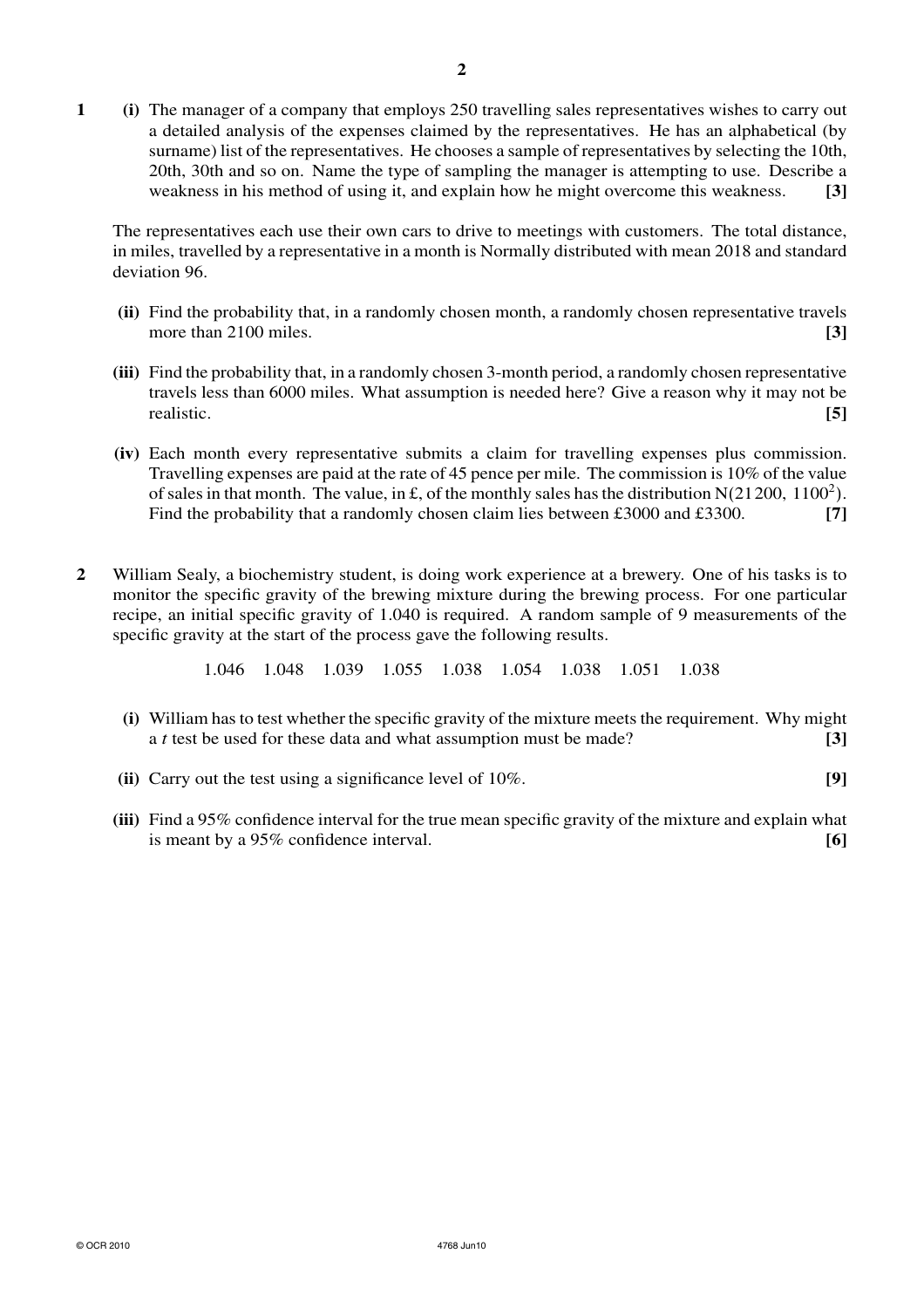**3 (a)** In order to prevent and/or control the spread of infectious diseases, the Government has various vaccination programmes. One such programme requires people to receive a booster injection at the age of 18. It is felt that the proportion of people receiving this booster could be increased and a publicity campaign is undertaken for this purpose. In order to assess the effectiveness of this campaign, health authorities across the country are asked to report the percentage of 18-year-olds receiving the booster before and after the campaign. The results for a randomly chosen sample of 9 authorities are as follows.

| Authority | Α  | B  |                |    | Е  | F  |    |    |
|-----------|----|----|----------------|----|----|----|----|----|
| Before    | 76 | 98 | 88             | 81 | 86 | 84 | 83 | 80 |
| After     | 82 |    | Q <sub>3</sub> | 77 |    |    | Q1 | 89 |

This sample is to be tested to see whether the campaign appears to have been successful in raising the percentage receiving the booster.

- **(i)** Explain why the use of paired data is appropriate in this context. **[1]**
- **(ii)** Carry out an appropriate Wilcoxon signed rank test using these data, at the 5% significance level. **[10]**
- **(b)** Benford's Law predicts the following probability distribution for the first significant digit in some large data sets.

| Digit                                                                                                 |  |  |  |  |  |
|-------------------------------------------------------------------------------------------------------|--|--|--|--|--|
| Probability   $0.301$   $0.176$   $0.125$   $0.097$   $0.079$   $0.067$   $0.058$   $0.051$   $0.046$ |  |  |  |  |  |

On one particular day, the first significant digits of the stock market prices of the shares of a random sample of 200 companies gave the following results.

| $\mathbf{r}$ .<br><b>Digit</b> |    |    |                          |    |   |  |  |
|--------------------------------|----|----|--------------------------|----|---|--|--|
| Frequency                      | JJ | 34 | $\overline{\phantom{0}}$ | *∿ | ∸ |  |  |

Test at the 10% level of significance whether Benford's Law provides a reasonable model in the context of share prices. **[7]** 

**[Question 4 is printed overleaf.]**